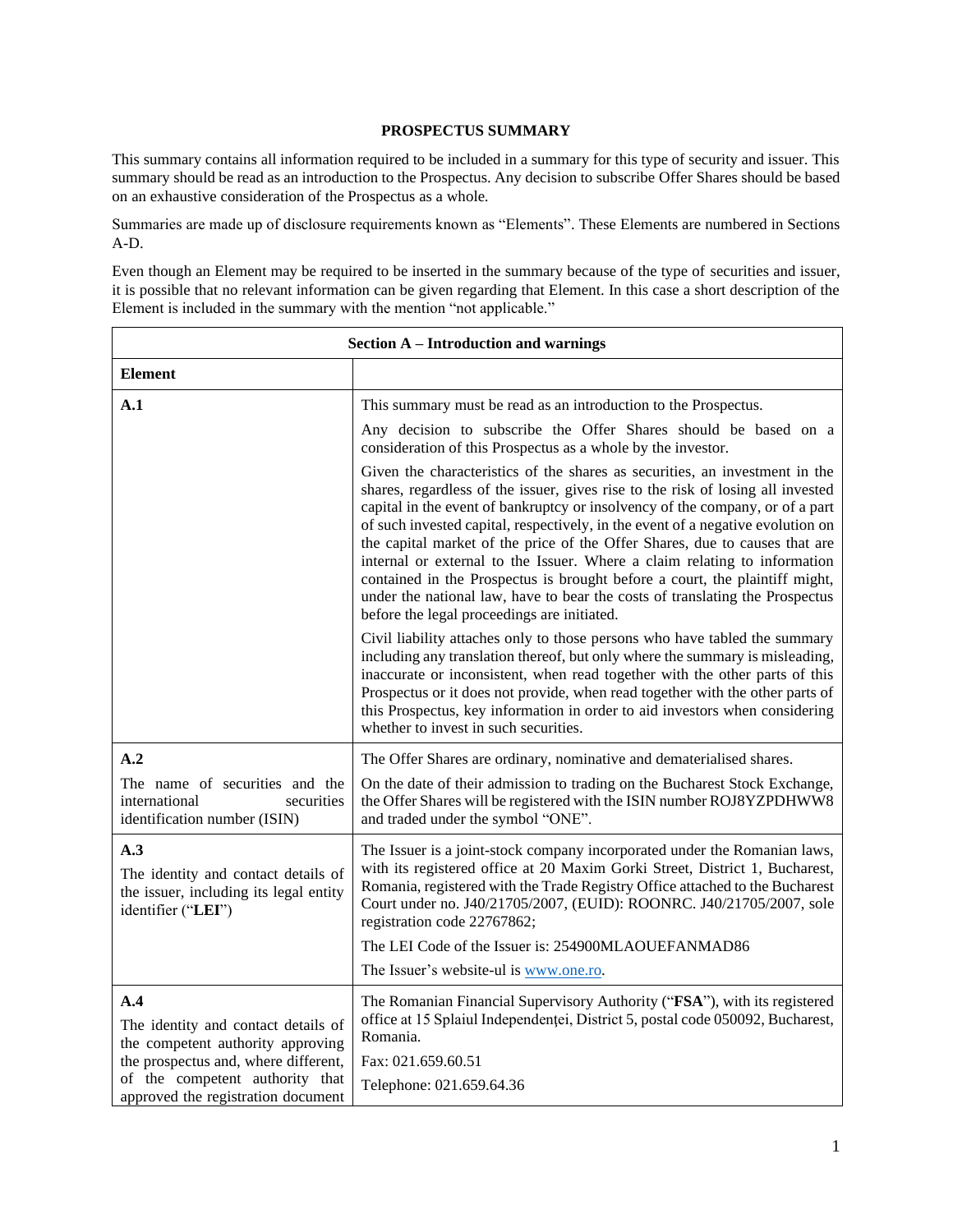| the<br>registration<br>universal<br><sub>or</sub><br>document.                                                        |                                                                                                                                                                                                                                                                                                                                                                                                                                                                                                                                                                                                                                    |
|-----------------------------------------------------------------------------------------------------------------------|------------------------------------------------------------------------------------------------------------------------------------------------------------------------------------------------------------------------------------------------------------------------------------------------------------------------------------------------------------------------------------------------------------------------------------------------------------------------------------------------------------------------------------------------------------------------------------------------------------------------------------|
| A.5                                                                                                                   | 16 June 2021                                                                                                                                                                                                                                                                                                                                                                                                                                                                                                                                                                                                                       |
| The<br>date<br>of approval of the<br>Prospectus                                                                       |                                                                                                                                                                                                                                                                                                                                                                                                                                                                                                                                                                                                                                    |
|                                                                                                                       | <b>Section B - Issuer</b>                                                                                                                                                                                                                                                                                                                                                                                                                                                                                                                                                                                                          |
| <b>Element</b>                                                                                                        |                                                                                                                                                                                                                                                                                                                                                                                                                                                                                                                                                                                                                                    |
| Who is the issuer of the securities?                                                                                  |                                                                                                                                                                                                                                                                                                                                                                                                                                                                                                                                                                                                                                    |
| B.1<br>Domicile and legal form, LEI code,<br>the law under which it operates and<br>its country of incorporation      | One United Properties S.A. is a joint-stock company incorporated under the<br>Romanian laws, with its registered office at 20 Maxim Gorki Street, District<br>1, Bucharest, Romania, registered with the Trade Registry Office attached to<br>the Bucharest Court under no. J40/21705/2007, (EUID): ROONRC.<br>J40/21705/2007, sole registration code 22767862;<br>The LEI Code of the Issuer is: 254900MLAOUEFANMAD86.                                                                                                                                                                                                            |
| B.2                                                                                                                   | According to its Articles of Association, the Issuer has as its main object of                                                                                                                                                                                                                                                                                                                                                                                                                                                                                                                                                     |
| Principal activities                                                                                                  | activity the activities of holding companies (NACE code 6420).                                                                                                                                                                                                                                                                                                                                                                                                                                                                                                                                                                     |
| B.3<br>shareholders,<br>including<br>Major<br>whether it is directly or indirectly<br>owned or controlled and by whom | At the date of this Prospectus, a number of 1,300,070,856 ordinary,<br>nominative, dematerialised shares, each with a nominal value of RON 0.20<br>have been issued in the share capital of the Issuer.<br>At the date of this Prospectus, each of Mr. Victor Căpitanu and Mr. Andrei-                                                                                                                                                                                                                                                                                                                                             |
|                                                                                                                       | Liviu Diaconescu, holds a number of 425,161,602 Shares, representing<br>32.7030% of the Issuer's share capital (representing a 32.7030%<br>participation in the Issuer's profit or loss and 32.7030% of the total voting<br>rights in the Issuer). Thus, the Founding Shareholders hold together<br>850,323,204 ordinary shares, representing 65.4059% of the Issuer's share<br>capital (representing a 65.4059% participation in the Issuer's profit or loss)<br>and 65.4059% of the total voting rights in the Issuer), jointly exercising<br>control over the Issuer.                                                           |
|                                                                                                                       | Other shareholders with significant holdings are CC Trust Group AG (holder<br>of 89,189,830 ordinary shares, representing 6.8604% of the Issuer's share<br>capital and of the total voting rights in the Issuer), Marius-Mihai Diaconu<br>(holder of 72,713,915 ordinary shares, representing 5.5931% of the Issuer's<br>share capital and of the total voting rights in the Issuer) and Icevulcan<br>Properties Ltd (holder of 65,003,544 ordinary shares, representing 5% of the<br>Issuer's share capital and of the total voting rights in the Issuer). The<br>remaining 222,840,063 shares are held by 21 other shareholders. |
| B.4<br>The identity of its key managing<br>directors                                                                  | The Issuer's board of directors is composed of the following members:<br>Victor Căpitanu, Andrei-Liviu Diaconescu, Claudio Cisullo, Dragoș-Horia<br>Manda, Gabriel-Ionuț Dumitrescu, Adriana-Anca Damour and Marius-<br>Mihail Diaconu. The Issuer's executive management is composed of: Victor<br>Căpitanu, Andrei-Liviu Diaconescu and Cosmin Samoilă.                                                                                                                                                                                                                                                                          |
| B.5<br>The identity of its statutory auditors                                                                         | Deloitte Audit S.R.L., with its registered office at 84-98 Calea Grivitei, The<br>Mark Building, 8-9 <sup>th</sup> Floors, District 1, Bucharest, Romania, is registered<br>with the Trade Registry under no. J40/6775/1995, having sole registration<br>code 7756924, and is member of the Chamber of Financial Auditors of<br>Romania, registered in the Public Registry of Financial Auditors under<br>number 25/2001.                                                                                                                                                                                                          |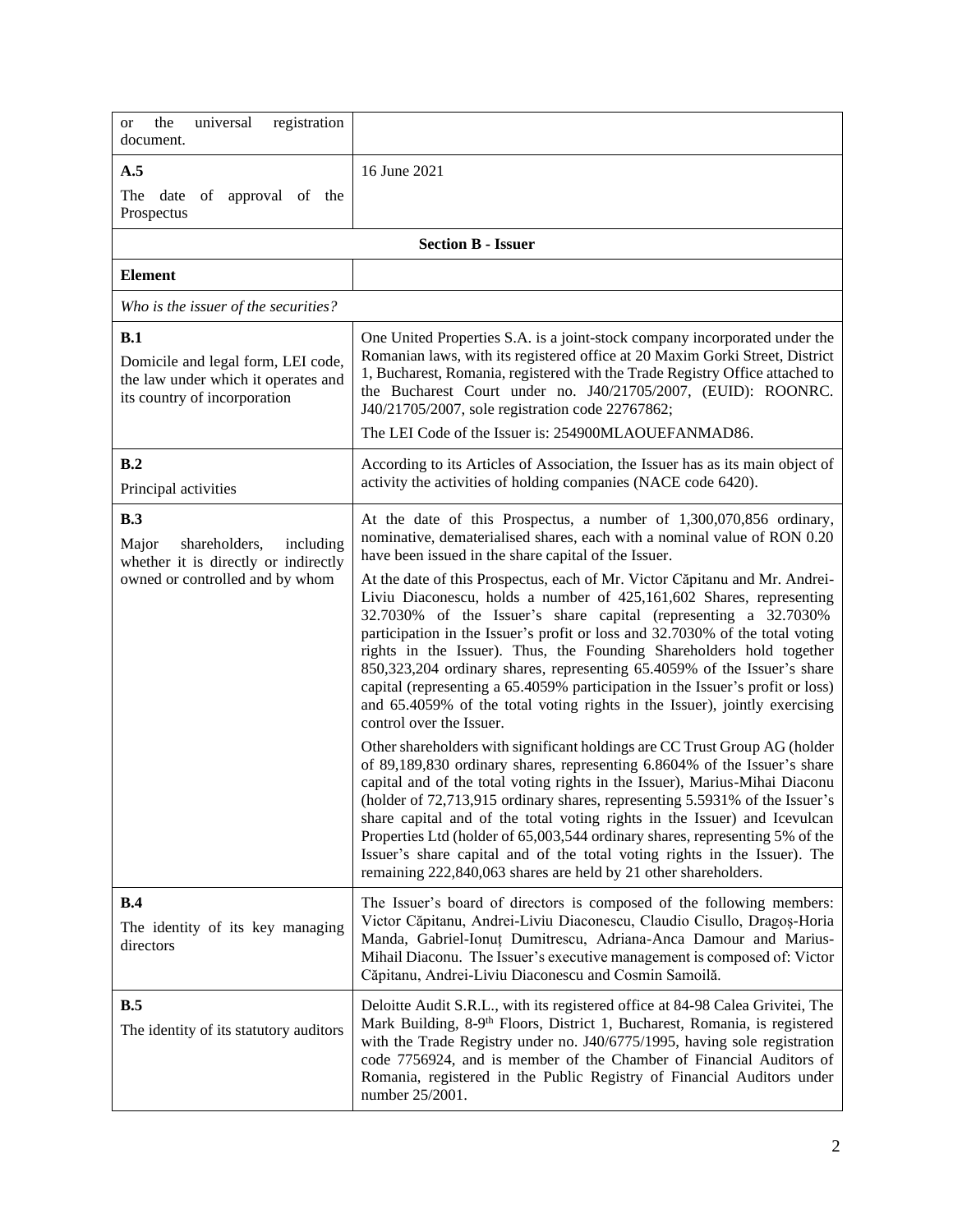*What is the key financial information regarding the Issuer*?

#### **B.6** Selected financial information

### **Consolidated Statement of Profit or Loss**

The consolidated statement of profit or loss for the financial years ended 31 December 2020, 31 December 2019 and 31 December 2018, respectively, as extracted from the Annual Financial Statements:

|                                                       | For the financial year ended              |             |             |
|-------------------------------------------------------|-------------------------------------------|-------------|-------------|
|                                                       | 31 December<br>31 December<br>31 December |             |             |
|                                                       | 2020                                      | 2019        | 2018        |
|                                                       | (audited)                                 | (audited)   | (audited)   |
| <b>Total revenues</b>                                 | 541,967,973                               | 400,971,419 | 318,026,722 |
| <b>Operating profit/loss</b>                          | 217,325,786                               | 252,778,611 | 137,996,387 |
| <b>Profit attributable to:</b>                        |                                           |             |             |
| the owners of the Group<br>$\overline{\phantom{a}}$   | 168,679,112                               | 180,467,600 | 100,419,744 |
| non-controlling interests<br>$\overline{\phantom{a}}$ | 8,257,231                                 | 16,939,076  | 5,699,793   |
| Net profit for the period                             | 176,936,343                               | 197,406,676 | 106.119.537 |

*Source: Annual Financial Statements*

## **Consolidated Statement of Financial Position**

The consolidated statement of financial position as at 31 December 2020, 31 December 2019 and 31 December 2018, respectively, as extracted from the Annual Financial Statements:

|                          |               | 31 December 2020 31 December 2019 31 December 2018 |             |
|--------------------------|---------------|----------------------------------------------------|-------------|
|                          | (audited)     | (audited)                                          | (audited)   |
| <b>Total assets</b>      | 1.703.754.599 | 1.314.915.973                                      | 951.547.790 |
| <b>Total equity</b>      | 824,031,402   | 553.628.441                                        | 356,019,624 |
| <b>Total liabilities</b> | 879.723.197   | 761.287.532                                        | 595,528,166 |

## *Source: Annual Financial Statements*

During the period between 31 December 2020 and the date of approval of the Prospectus, there has been no material adverse change of the Group's perspectives, financial or commercial position, except for the legislative and regulatory changes relevant for the Group's activities, presented in the Prospect.

# **Consolidated Statement of Cash Flows**

|                                                         | For the financial year ended |                 |                 |
|---------------------------------------------------------|------------------------------|-----------------|-----------------|
|                                                         | 31 December<br>31 December   |                 | 31 December     |
|                                                         | 2020                         | 2019            | 2019            |
|                                                         | (audited)                    | (audited)       | (audited)       |
| Cash flow from operating activities                     | 9,952,234                    | 71,789,518      | 71,281,227      |
| Net cash flow used in investing activities              | (153, 760, 458)              | (104, 775, 933) | (156, 771, 616) |
| Net cash flow from financing activities                 | 223,031,914                  | 29,255,428      | 56,915,924      |
| Net increase/(decrease) in cash and cash<br>equivalents | 79,223,690                   | (3,730,987)     | (28, 574, 465)  |
| Cash and cash equivalents as at 1 January               | 91,747,956                   | 95,478,943      | 124,053,408     |
| Cash and cash equivalents at the end of the<br>period   | 170,971,646                  | 91,747,956      | 95,478,943      |

*Source: Annual Financial Statements*

**B.7** *What are the key risks that are specific to the Issuer?*

The Group may encounter difficulties in purchasing real estate that complies with its quality standards;

• The revenues obtained by the Group from the ongoing or planned residential projects could be lower than the estimated gross development values (GDV);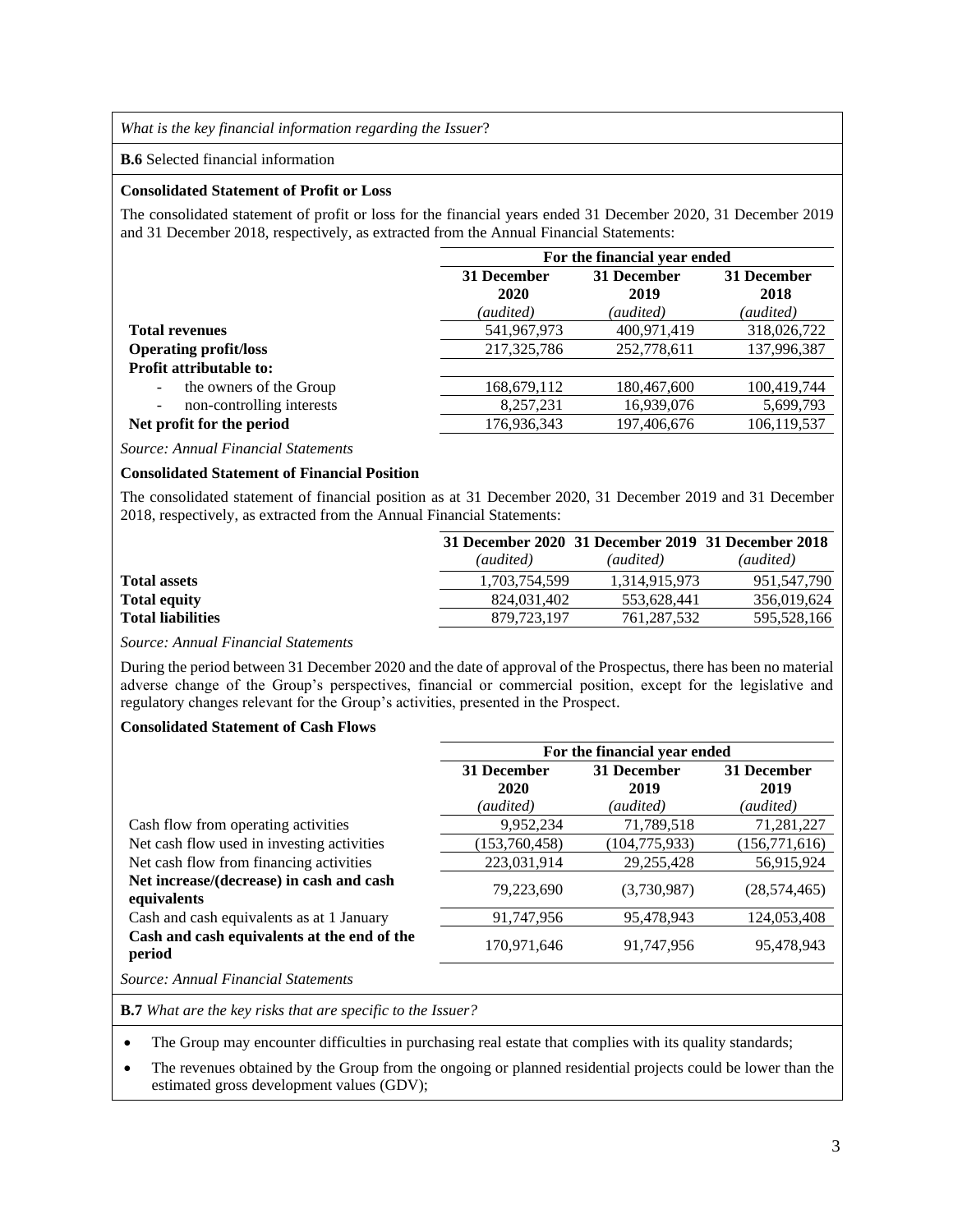- The Group's ability to raise funds for the acquisition of real estate and for the development of real estate projects may be affected, which could have a material adverse effect on its business activity;
- The Group may encounter difficulties in implementing its strategy and in completing real estate projects;
- The costs and period of development of the real estate projects may exceed the Group's initial expectations;
- The ownership titles over certain real estate properties owned or that may be acquired in the future by the Group's entities could be uncertain;
- The Group may base its decisions to purchase certain real estate properties on incomplete, incorrect or inadequate information; the assessment of such properties may also turn out to be incorrect;
- The crisis generated by the coronavirus pandemic is unprecedented and may have significant negative consequences for the Group's activity;
- The Group may face a shortage of available labour force, which could hinder the smooth running of the business;
- The Group's activity could be affected by errors of the authorities in issuing endorsement and authorisation documents for the developed projects;
- The Group may incur significant costs to ensure the compliance with the laws regarding its real estate projects;
- The Group's member companies are subject to the risk of default or non-fulfillment of the contractual obligations by the contractual partners;
- The terms and conditions considered in the pre-sale activity might not materialize or undergo adjustments;
- There is a risk that the Group will not be able to attract or retain key staff, directors, officers, employees and other persons without whom it would not be able to effectively manage its business; and
- If the Group does not maintain its reputation for the quality of its products and services, the Group's ability to attract new customers and retain the existing customers may be affected.

| What are the main features of the securities?                                                                   |                                                                                                                                                                                                 |  |
|-----------------------------------------------------------------------------------------------------------------|-------------------------------------------------------------------------------------------------------------------------------------------------------------------------------------------------|--|
| C.1 Type, class and ISIN code                                                                                   | The Offer Shares are ordinary, nominative and dematerialised shares.<br>The ISIN code for the Shares: ROJ8YZPDHWW8                                                                              |  |
| C.2 Their currency, denomination<br>per unit, the number of securities<br>issued and the term of the securities | The currency of the Offer Shares is RON, the national currency of Romania.<br>The denomination per unit of the Offer Shares is RON 0.20 and the number<br>of Offer Shares is up to 130,007,085. |  |
| C.3 The rights attached to the<br>securities                                                                    | Right to participate and to vote within the general meeting of<br>$\bullet$<br>shareholders (each Offered Share attaching one (1) vote);                                                        |  |
|                                                                                                                 | Right to dividends, namely to participate in the distribution of the<br>Issuer's net profit;                                                                                                    |  |
|                                                                                                                 | Preference right;                                                                                                                                                                               |  |
|                                                                                                                 | Right to information;                                                                                                                                                                           |  |
|                                                                                                                 | Right to elect, and be elected to, the management bodies;                                                                                                                                       |  |
|                                                                                                                 | Right of withdrawal in certain cases and conditions provided by law;                                                                                                                            |  |
|                                                                                                                 | Right to participate in the distribution of assets in case of liquidation;                                                                                                                      |  |
|                                                                                                                 | The right to challenge the decisions of the general meeting of<br>shareholders;                                                                                                                 |  |
|                                                                                                                 | The right to secure registration and confirmation of the ownership of<br>shares issued by the Issuer;                                                                                           |  |
|                                                                                                                 | Other shareholders' rights;                                                                                                                                                                     |  |

### **Section C – Securities**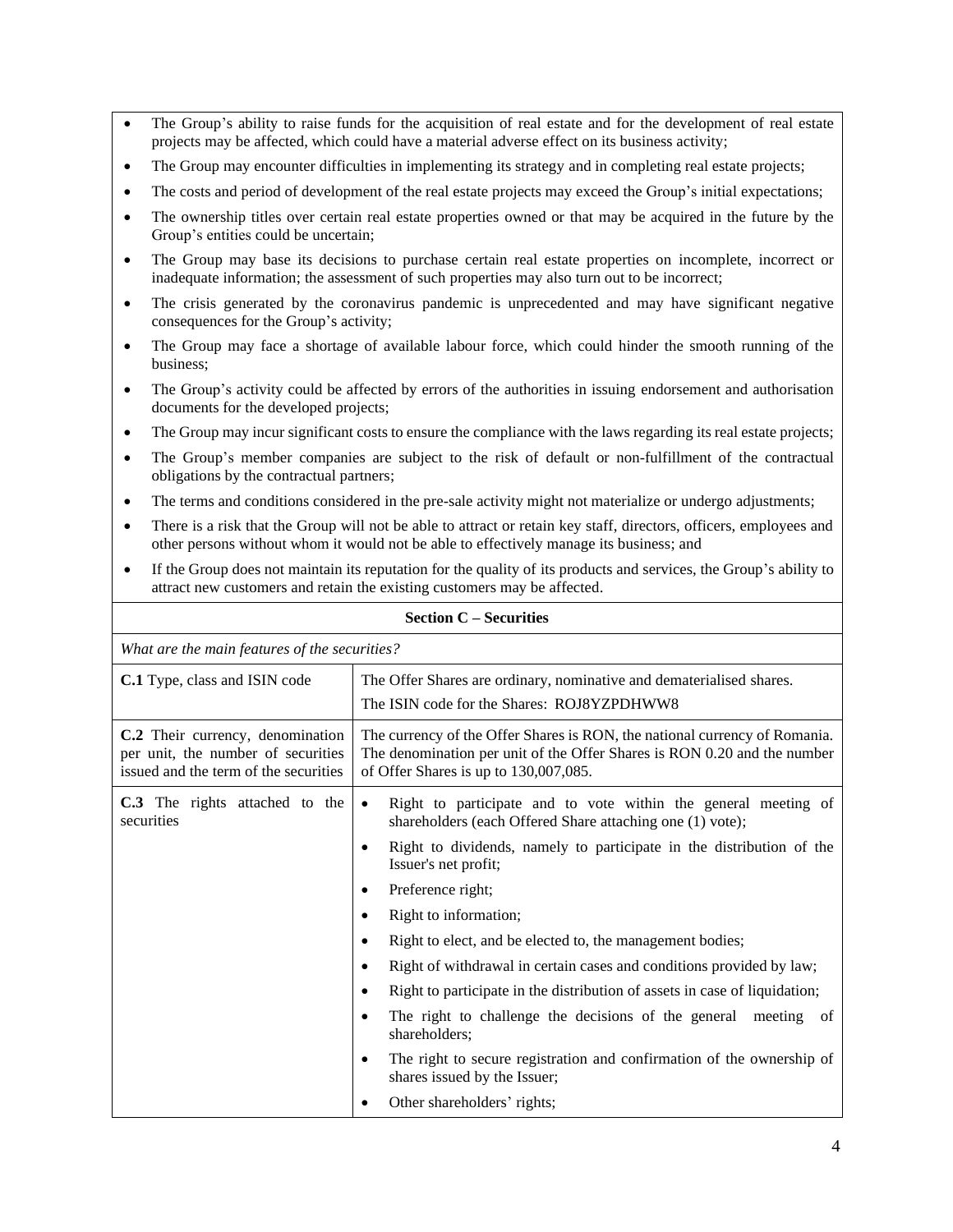|                                                                                                                                                             | Obligation to report an important shareholding;<br>$\bullet$                                                                                                                                                                                                                                                                                                                                                                      |
|-------------------------------------------------------------------------------------------------------------------------------------------------------------|-----------------------------------------------------------------------------------------------------------------------------------------------------------------------------------------------------------------------------------------------------------------------------------------------------------------------------------------------------------------------------------------------------------------------------------|
|                                                                                                                                                             | Obligation to make a mandatory takeover offer; and                                                                                                                                                                                                                                                                                                                                                                                |
|                                                                                                                                                             | Provisions regarding shareholders' squeeze-out from the Issuer.                                                                                                                                                                                                                                                                                                                                                                   |
| C.4 The relative seniority of the<br>securities in the issuer's capital<br>structure in the event of insolvency,<br>inclusively                             | Not applicable.                                                                                                                                                                                                                                                                                                                                                                                                                   |
| C.5 Any restrictions on the free<br>transferability of the securities                                                                                       | The Offer Shares will be freely transferable, in accordance with the<br>Romanian applicable laws and regulations. Certain transfer restrictions may<br>apply depending on the Investor's jurisdiction.                                                                                                                                                                                                                            |
| <b>C.6</b> The dividend or payout policy                                                                                                                    | The dividend distribution policy that the Board of Directors will consider in<br>formulating the proposal to the Issuer's OGMS will be of up to 35% of its<br>distributable net profit obtained by the Issuer at individual level, but in any<br>case, in compliance with any provisions regarding the distribution of<br>dividends, contained in the financing agreements to which the Issuer or any<br>Group member is a party. |
|                                                                                                                                                             | In case there are deviations outside this range, such deviations will be<br>substantiated and explained to the shareholders during the periods of their<br>occurrence.                                                                                                                                                                                                                                                            |
|                                                                                                                                                             | The Issuer may pay out the dividends in the form of shares of the same class<br>as the shares in respect of which such dividends are paid.                                                                                                                                                                                                                                                                                        |
|                                                                                                                                                             | In selecting a certain dividend pay-out ratio according to the Issuer's<br>dividend policy, the Board of Directors shall take into consideration the<br>following:                                                                                                                                                                                                                                                                |
|                                                                                                                                                             | reducing the fluctuations in dividend yield from one period to the next,<br>as well as the absolute dividend per share value;                                                                                                                                                                                                                                                                                                     |
|                                                                                                                                                             | the Issuer's investment needs and opportunities;<br>$\bullet$                                                                                                                                                                                                                                                                                                                                                                     |
|                                                                                                                                                             | any contributions of non-monetary items to net reported profit;<br>$\bullet$                                                                                                                                                                                                                                                                                                                                                      |
|                                                                                                                                                             | cash resources available for dividend distribution as well as the Issuer's<br>indebtedness;                                                                                                                                                                                                                                                                                                                                       |
|                                                                                                                                                             | establishing a dividend yield comparable to the yield of other listed<br>$\bullet$<br>companies in the same activity sector or related sectors.                                                                                                                                                                                                                                                                                   |
| Where will the securities be traded?                                                                                                                        |                                                                                                                                                                                                                                                                                                                                                                                                                                   |
| C.7 Indication as to whether the<br>securities are or will be subject to an<br>application for admission to trading<br>on a regulated market or for trading | The Bucharest Stock Exchange has issued an approval in principle for the<br>admission of the Shares to trading on the Regulated Spot Market of the<br>Bucharest Stock Exchange.<br>After the closing of the Offering, the Issuer intends to apply for final                                                                                                                                                                       |
| on an MTF and the identity of all the<br>markets where the securities are or<br>are to be traded;                                                           | approval of the Bucharest Stock Exchange for the admission of the Shares to<br>trading on the Spot Regulated Market of the Bucharest Stock Exchange, in<br>the Premium category.                                                                                                                                                                                                                                                  |
| Is there a guarantee attached to the securities? - Not applicable                                                                                           |                                                                                                                                                                                                                                                                                                                                                                                                                                   |
| <b>C.8</b> What are the key risks that are specific to the securities?                                                                                      |                                                                                                                                                                                                                                                                                                                                                                                                                                   |
|                                                                                                                                                             | The Offer Shares may not be a suitable investment for all investors. Each potential subscriber in the Offer<br>Shares must determine the suitability of that investment in light of its own circumstances.                                                                                                                                                                                                                        |

• **Certain shareholders will keep a significant holding at the level of the Group and will continue to**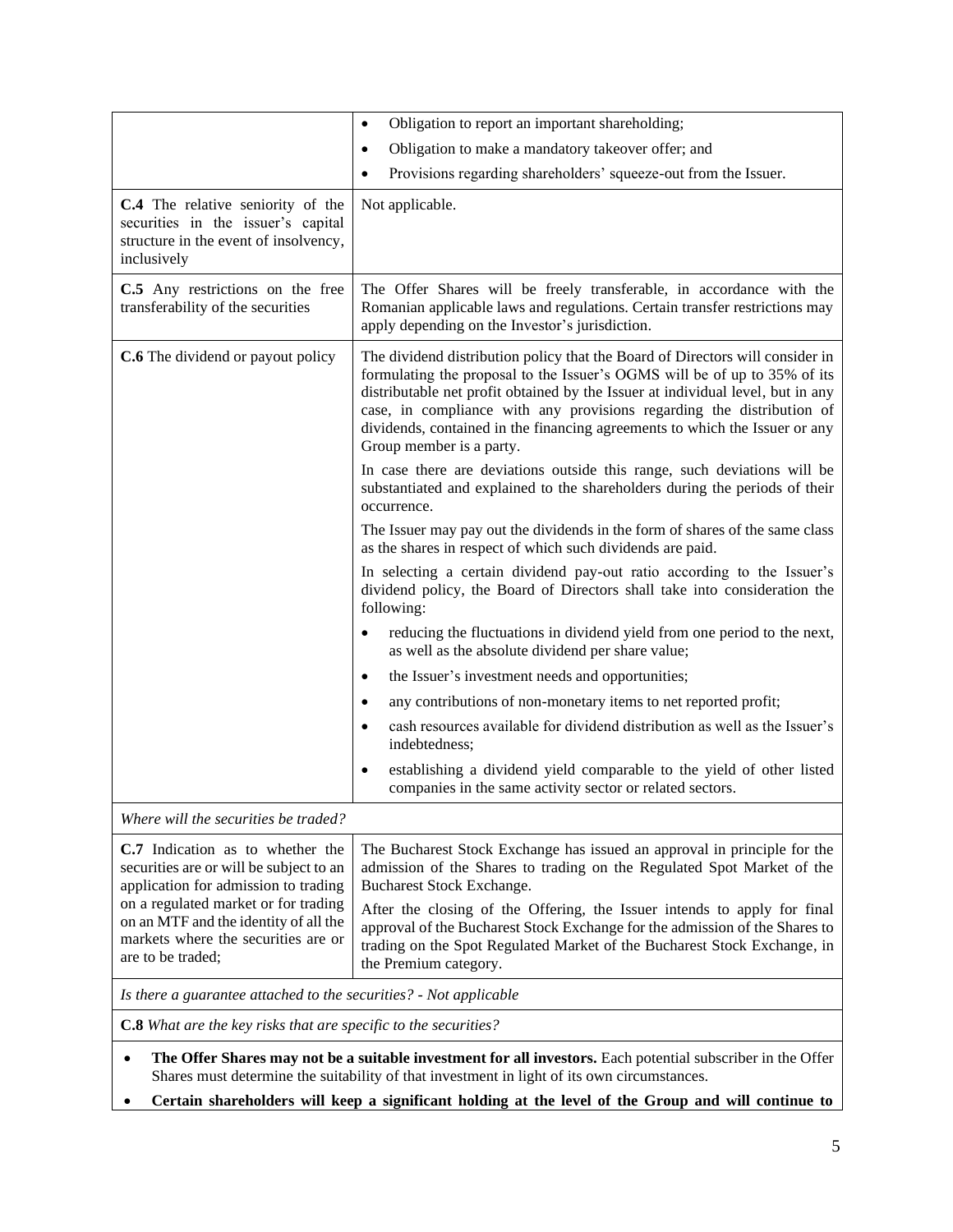**exercise a substantial influence over the Group.** Their interests may differ from the interests of other shareholders or may conflict with such.

- **The holders of the Shares may have fewer voting rights per share than the holders of the shares with multiple voting right, to the extent the EGMS approves the establishing a new class of shares.** This circumstance may influence the trading price of the Offered Shares, as well as the control over the Issuer.
- **The Offer Shares may not become, or remain, listed**. There can be no assurance that all such listing and/or trading conditions will be met, in which case the Shares may not be admitted to trading on the Regulated Spot Market of the BSE.
- **Trading on the BSE may be suspended.** The FSA is authorized to suspend securities from trading or to request the BSE to suspend the trading of securities of a company listed on the BSE if such continuation of trading would negatively affect investors' interests, which could affect the securities' trading price and would impair their transfer.
- **Fluctuations of the price of the Shares or lack of liquidity may impact the performance of an investment in the Offer Shares**. The trading price of the Shares may be extremely volatile, considering the current low liquidity. Thus, the market price for the Shares may not reflect the Issuer's real market value, and external factors could have an adverse impact on the trading price of the Shares, which may trigger losses for investors, regardless of the Issuer's activity.

#### **Section D – Offer and admission to trading**

*Under which conditions and timetable can I invest in this security?*

**D.1 Distribution plan:** Investors may subscribe the Offer Shares through the Intermediary and any other Eligible Participant.

The Offer is divided into two tranches:

- The Institutional Tranche, which will be addressed to (i) certain persons in the European Union (including Romania) who are "qualified investors" within the meaning of Article 2(1)(e) of the Prospectus Regulation and to persons outside the United States under Regulation S of the U.S. Securities Act of 1933, as amended (the "**Securities Act**"), respectively (ii) to a number of less than 150 persons, other than Qualified Investors per Member State (except Romania), in accordance with the provisions of art. 1(4)(b) of the Prospectus Regulation ("**Institutional Investors**"), which will consist of an initial number of 78,004,251 Offer Shares, representing 60% of the maximum number of Offer Shares; and
- The Retail Tranche, which will be addressed to Retail Investors (meaning any natural or legal person, other than Institutional Investors) through a public offering in Romania, which will consist of an initial number of 52.002.834 Offer Shares, representing 40% of the maximum number of Offer Shares. In turn, the Retail Tranche will consist of the Retail Tranche with guaranteed allocation, which will consist of an initial number of 26,001,417 Offer Shares and of the Retail Tranche with pro-rata allocation, which will consist of an initial number of 26,001,417 Offer Shares.

The final size of each tranche will be determined by the Issuer, in consultation with the Intermediary, based on the volume and price of subscriptions received from Investors, on the Allocation Date.

The Offer Price will be set within the Price Range, i.e., between RON 1.93 and RON 2.12 per Offer Share. The Offer Price will be established by the Issuer, after the completion of a book-building process for Institutional Investors.

**Admission to trading on a regulated market:** The Bucharest Stock Exchange has issued an approval in principle for the admission of the Shares to trading on the Regulated Spot Market of the Bucharest Stock Exchange (i.e. the Regulated Market). After the closing of the Offering, the Issuer intends to apply for final approval of the Bucharest Stock Exchange for the admission of the Shares to trading in the Premium category on the Spot Regulated Market of the Bucharest Stock Exchange.

**Amount and percentage of immediate dilution resulting from the Offering:** If all the Offer Shares are subscribed, the Issuer's share capital will be increased by a number of 130,007,085 ordinary shares, with a nominal value of RON 0.2 each and a total nominal value of RON 26,001,417, representing an increase of approximately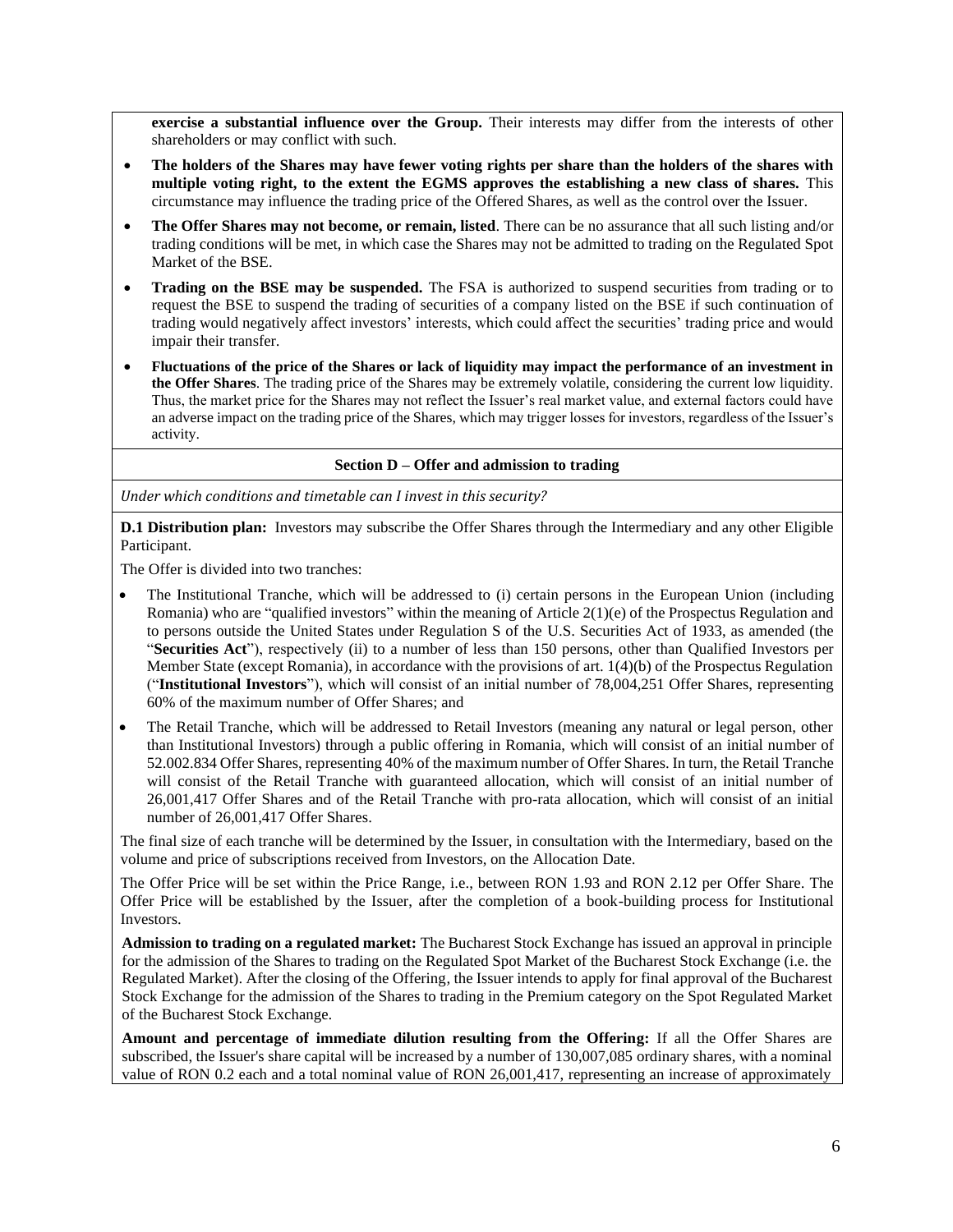10% compared to the level of the Issuer's share capital at the date of this Prospectus. The holdings of the current shareholders in the share capital of the Issuer will be diluted by a percentage of 9.09%.

**Estimation of the total cost of the Offering, including the estimated costs charged to investors by the Issuer/offeror:** The fees and expenses to be borne by the Issuer in connection with the Offering and Admission, including the FSA's fees, professional fees and expenses and the costs of printing and distribution of documents are estimated at approximately RON 7.5 million (assuming that the Offer Size is the Maximum Offer Size, and the Offer Price is set at the maximum price within the Price Range).

The Offer timetable:

| Event                                                                                                                                         | Time and date             |
|-----------------------------------------------------------------------------------------------------------------------------------------------|---------------------------|
| First day of the Offering                                                                                                                     | On 22 June 2021           |
| Latest time and date for receipt of completed application forms<br>by the Retail Investors in the Retail Tranche                              | 12 p.m. on 2 July 2021    |
| Latest time and date for receipt of subscriptions in the<br><b>Institutional Tranche</b>                                                      | 3 p.m. on 2 July 2021     |
| Allocation Date (announcement of the Offer Price, publication of<br>the Pricing Statement and notification of allocations of Offer<br>Shares) | On 2 July 2021            |
| <b>Transaction Date</b>                                                                                                                       | On 5 July 2021            |
| Settlement Date (the settlement of transactions through the<br>Central Depositary system)                                                     | On 7 July 2021            |
| Commencement of trading of the Offer Shares on the Regulated<br>Spot Market of the Bucharest Stock Exchange                                   | On or around 15 July 2021 |

*Who is the person asking for the admission to trading?*

| D.2                                                                                    | The person asking for the admission to trading is the Issuer.                                                                                                                                                                                                                                                                                                                                                                                                                                                                                                                                                                                                                                                                                                                     |
|----------------------------------------------------------------------------------------|-----------------------------------------------------------------------------------------------------------------------------------------------------------------------------------------------------------------------------------------------------------------------------------------------------------------------------------------------------------------------------------------------------------------------------------------------------------------------------------------------------------------------------------------------------------------------------------------------------------------------------------------------------------------------------------------------------------------------------------------------------------------------------------|
| Why is this prospectus being produced?                                                 |                                                                                                                                                                                                                                                                                                                                                                                                                                                                                                                                                                                                                                                                                                                                                                                   |
| D.3                                                                                    | In the opinion of the Board of Directors, the Offering (i) will allow the Issuer to obtain funds<br>to finance the current activity of the Group and to finance ongoing projects and/or new real<br>estate development projects, respectively; (ii) will raise the profile, brand recognition and<br>credibility of the Group among its customers, business partners and employees; (iii) will<br>support the process of attracting, recruiting, retaining and motivating employees and<br>personnel holding key management positions; and (iv) will allow for easier valorisation<br>(subsequent to the Admission and, as the case may be, the expiration of any trading<br>restrictions) of the investment made in the Issuer's shares by some of the existing<br>shareholders. |
| D.4<br>and estimated<br>Use<br>of<br>net<br>amount<br>proceeds                         | By selling the Offer Shares in accordance with the Offering, it is expected that the Issuer<br>will collect, in total, a net value of approximately RON 274.05 million (assuming that the<br>Offer Price is set at the upper limit of the Offer Price Range and the Offer Size is set at the<br>value of the Maximum Offer Size).<br>The proceeds obtained from the Offering will be used to finance the current activity of the<br>Group and its ongoing projects and/or new real estate development projects.                                                                                                                                                                                                                                                                   |
| Indication<br>D.5<br>of<br>whether the offer is<br>subject<br>to<br>an<br>underwriting | Not applicable.                                                                                                                                                                                                                                                                                                                                                                                                                                                                                                                                                                                                                                                                                                                                                                   |